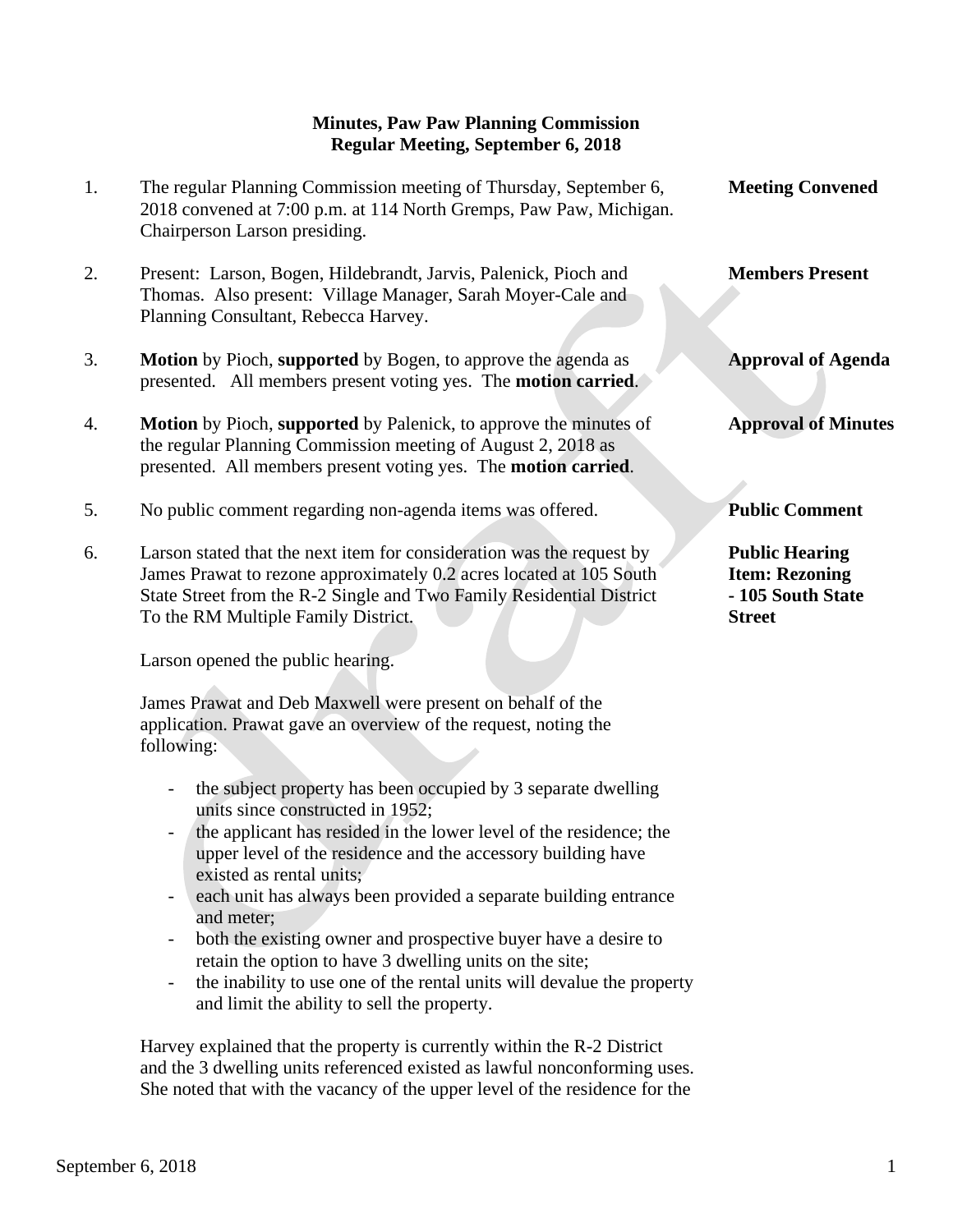last 3 years, the upper level has lost its lawful nonconforming use status as a dwelling unit and may not be reinstituted.

 Maxwell stated that occupancy of the subject site by 3 dwelling units is consistent with the land use in the surrounding area. She referenced the 8-unit building adjacent to the north; the 4-unit building located on the north side of East Main; and the 2-unit building located on the corner lot.

 No public comment was offered on the matter. Larson closed the public comment portion of the public hearing.

 In response to Commission questions, it was confirmed that the situation was caused by the cessation of the nonconforming use and not the action of the Village. The 3-year vacancy of the upper level of the residence was confirmed by the applicant.

 The Planning Commission proceeded with a review of the rezoning request pursuant to the criteria set forth in Sec 42-33 – Amendment Review Criteria. The following findings were noted:

- In recognition of the vision and classification of East Michigan as a 'commercial gateway' corridor, the residential densities allowed within the requested rezoning are interpreted to further the comprehensive planning goals of the Village.
- In consideration of the multiple family zoning/land use adjacent to the north, as well as that located north of East Main Street nearby, the requested rezoning will not constitute a 'spot zone' nor be generally inconsistent with surrounding zoning/land use.
- The requested rezoning will recognize the existing development pattern on those few neighborhood 'front properties' and will not signal nor support 'zoning creep' south into the adjacent single family residential neighborhood.
- The requested rezoning will not allow an increase in the density of development on the property nor allow redevelopment of the site given the standards of the RM District. As a result, the requested rezoning will not allow land use more intense than already exists on the site.

 **Motion** by Thomas, **supported** by Bogen to recommend Village Council approval of the proposed rezoning of the subject 0.2 acres located at 105 South State Street from the R-2 Single Family and Two-Family Residential District to the RM Multiple Family Residential District based upon the conclusions of the rezoning criteria set forth in Sec 42-33 – Amendment Review Criteria. All members present voting yes. The **motion carried**